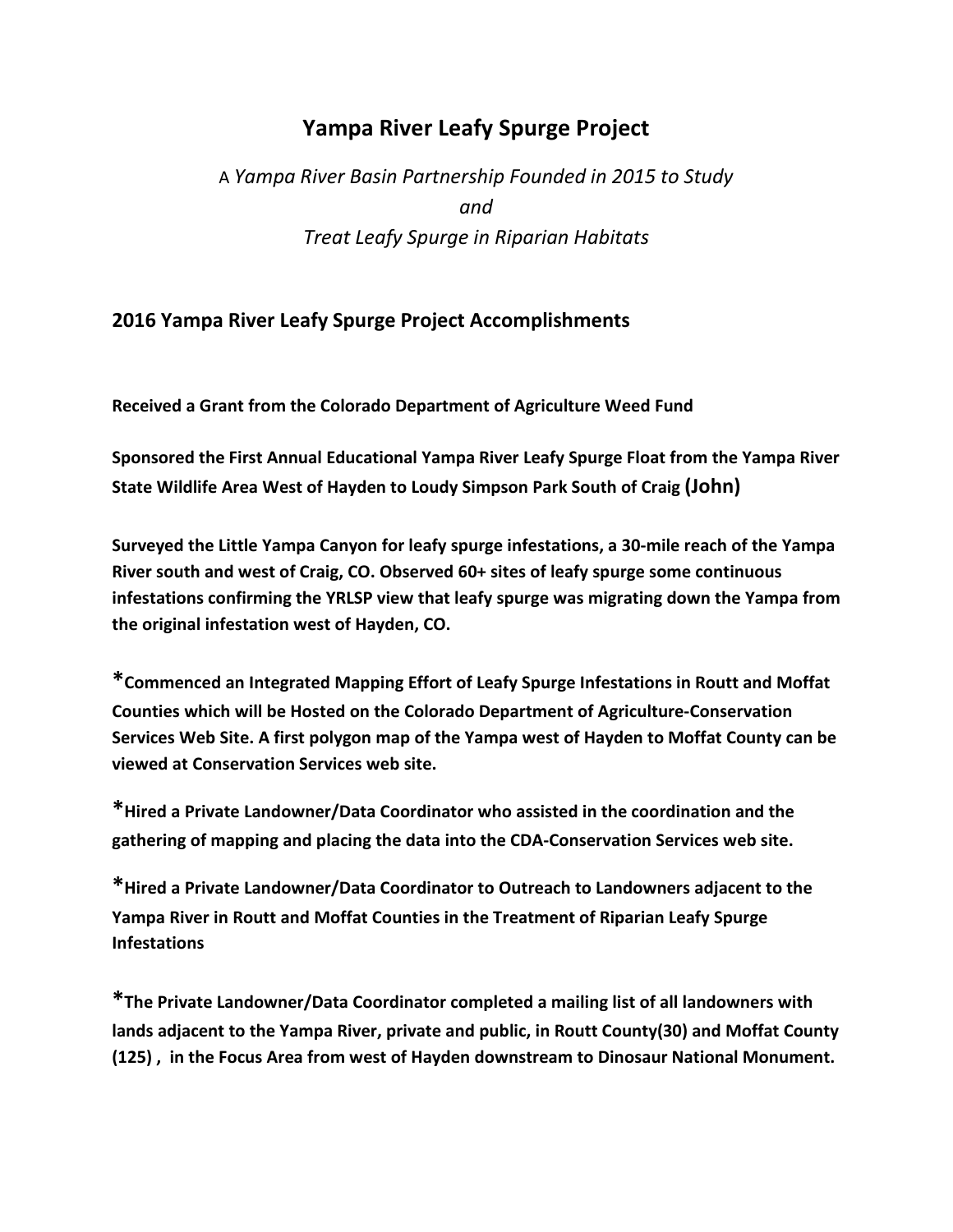**YRLSP partners in coordination with a private landowner have instituted a test area around the CDOT rest area west of Hayden, CO using a new chemical compound that seems, at the one year mark, to be showing some good results.** 

**\*Routt County Weed Program Treated 40 Acres of New Leafy Spurge Infestations (Iron Springs Ranch). Routt County Weed Program working with a private landowner instituted a leady spurge test area adjacent to the CDOT Rest Area west of Hayden, CO using a new chemical compound. (Greg)**

**\*Moffat County Weed and Pest Management Treated \_\_\_\_\_\_Acres of New Leafy Spurge Infestations (Jessica)**

**\*United States Bureau of Land Management Treated 60 Acres for Leafy Spurge Infestations on Lands Adjacent to the Yampa River. The leafy spurge infestation above Teepee Draw adjacent to Dinosaur National Monument is being cooperatively addressed by Moffat County Weed and Pest Management and BLM. (Chris)**

**\*Colorado Parks and Wildlife Treated 7 Acres for Leafy Spurge on the Yampa River State Wildlife Area and CPW also monitored and treated 13 recreation river access leases of the Yampa River State Park. The treatment of leafy spurge infestations on the Yampa River State Wildlife Area is being monitored by the YRLSP as a test area for the effects of long-term treatments.**

**CPW in coordination with YRLSP partners have begun monitoring past treatment areas on the Yampa River State Wildlife Area to understand what treatments have worked.** 

\* **The National Park Service successfully completed mapping of leafy spurge on the lower 47 miles of the Yampa River in Dinosaur National Monument. Two infested tributaries were also mapped (Anderson Hole and Tepee Draw).NPS managed to hand-pull almost everything mapped. NPS processed the data and worked with Patty York (CDA) to convey the data and shape files to Colorado Department of Agriculture.**

**\*Created a Call-to-Action Yampa River Leafy Spurge PR/Info Video. See Video at Vimeo.com/189478934**

**Created a Yampa River Leafy Spurge Project Informational Handout and brochure.**